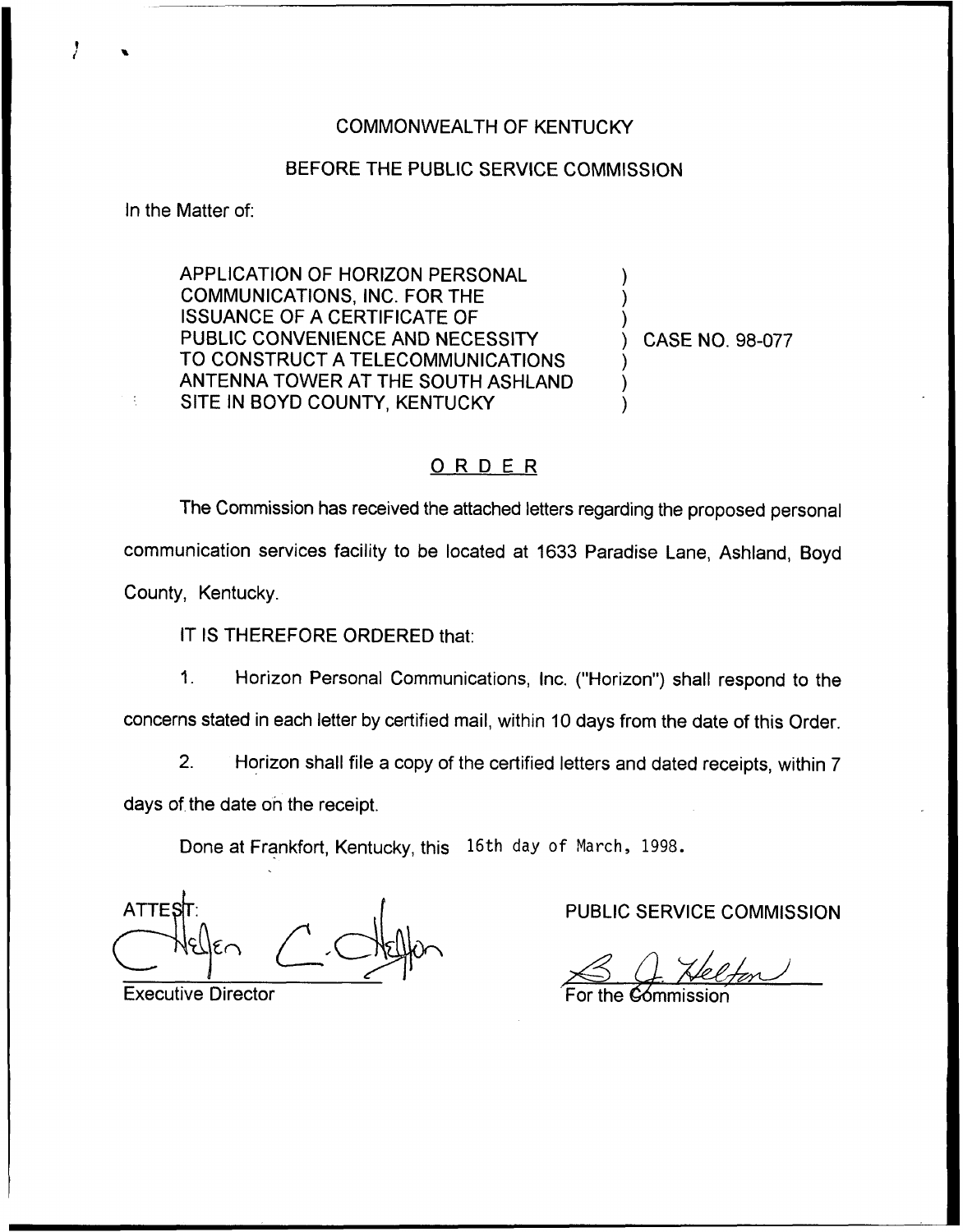Joe T. & Wanda Miller 1541 Paradise Lane Ashland, KY 41102

March 4, 1998

## CERTIFIED MAIL RETURN RECEIPT REQUESTED

RECEIVED PUBLIC SERVICE

Executive Director's Office, Public Service Commission of Kentucky 730 Schenkel Lane Frankfort, KY 40602

Re: Public Notice, Case No. 98-077

Dear Sir:

Ĵ

Our family house is located at the above address directly adjacent to the property where "Horizon" proposes to construct a 199 feet high communication tower.

We are strongly opposed to this construction.

Paradise Lane is a quiet residential street by use.This part of Boyd County has not been formally zoned, probably for lack of proper funding. An installation such as proposed by "Horizon" does not belong in a residential neighborhood, and if approved it will undoubtedly adversely affect the adjacent property values.

We sincerely hope that the Public Service Commission action will represent our interest and will deny the application.

Very truly yours,

Joe T. Miller Handa U Miller